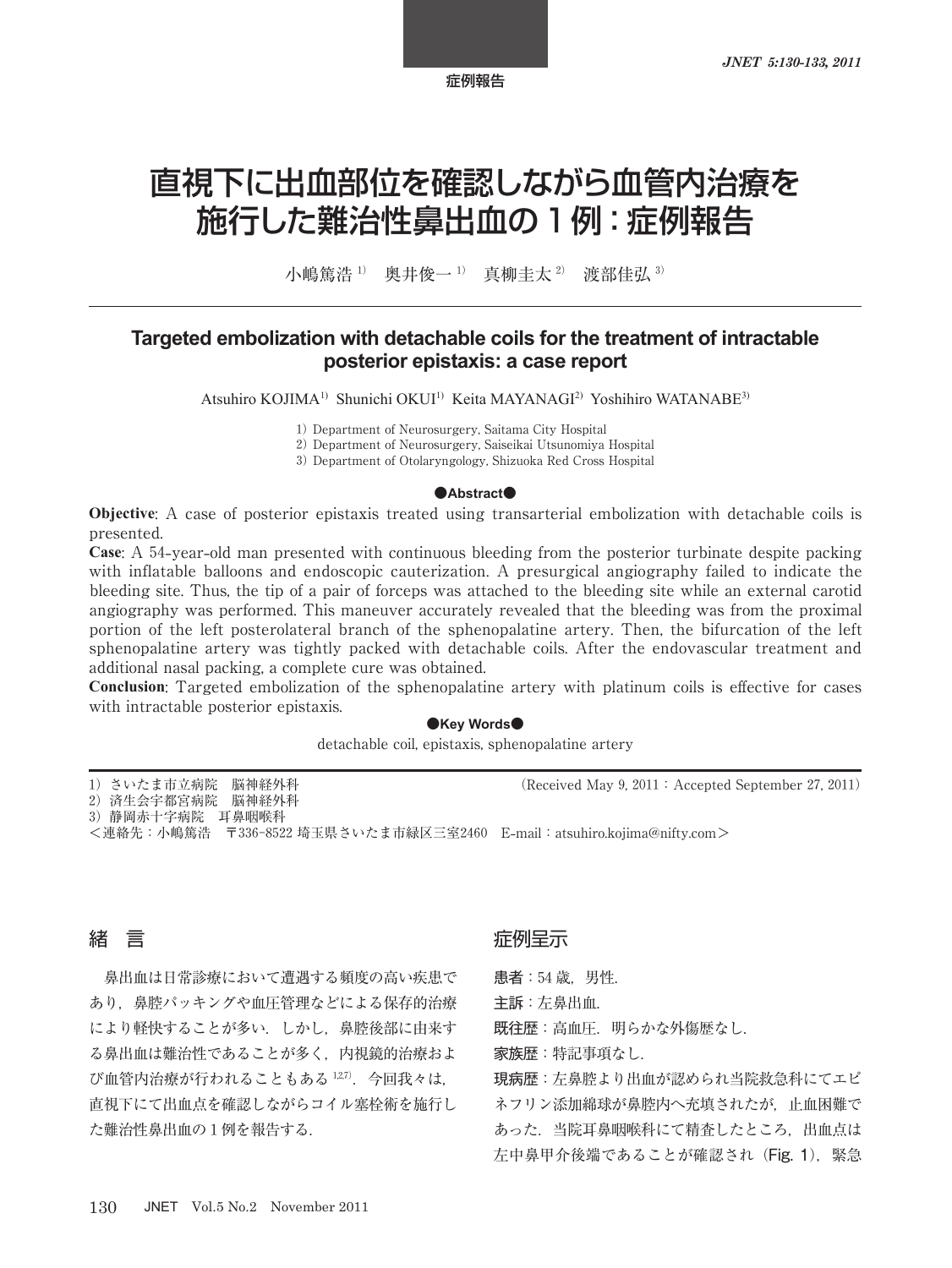

Fig. 1 Endoscopic view of the left nasal cavity. The white arrow indicates the bleeding point.

### 入院となった.

入院時現症:入院時の血圧は 172/108 mmHg であった. また末梢血検査にて血色素量は 15.2 g/dl であった. 降 圧剤の投与およびバルーンカテーテルを用いた鼻腔パッ キングによる保存的治療が開始された. 第9病日に内視 鏡的鼻粘膜焼灼術が施行されたが、出血は持続した. 第 18 病日の血色素量は 7.6 g/dl であり、貧血の進行が確認 された.当科にて MRI および脳血管撮影を施行したが 明らかな異常所見はなく,特発性鼻出血と診断された (Fig. 2A, B, C). 第 21 病日, 一時的に止血が確認され たためバルーンカテーテルによる圧迫が解除された.し かし第 25 病日に左鼻腔後部から著しい出血が認められ た. ただちにバルーンカテーテルによる鼻腔パッキング を再開した上,血管内治療を施行した.

## 血管内治療

手技中の安静を維持する目的で、全身麻酔下にて血管 内治療を施行した. 5Fr ガイディングカテーテルを右大 腿動脈より左外頚動脈まで誘導した.まず,耳鼻科医が 直視下にて吸引嘴管を用いて血液を吸引しながら出血点 に鑷子の先端をあてた.その上で,術者が外頚動脈撮影 を施行し,出血点が蝶口蓋動脈の分枝である外側後鼻枝 であることを確認した(Fig. 3A, B, C).マイクロカテ ーテル Prowler Select (Cordis, Miami, FL, USA) を外側 後鼻枝へ誘導することは困難であった. そのため, マイ

クロカテーテルの先端を中隔後鼻枝近位部へ進めた. そ の部位より Guglielmi Detachable Coil UltraSoft 2 mm  $\times$  6 cm, UltraSoft 2 mm  $\times$  4 cm, UltraSoft 2 mm  $\times$ 4 cm, UltraSoft 2 mm  $\times$  6 cm, Vortex 2 mm  $\times$  3 cm (Stryker Instruments, Kalamazoo, MI, USA) を用いて左 蝶口蓋動脈へ詰め戻った. 左外頚動脈撮影にて、出血部 位への血流が消失したことが確認されたため(Fig. 4 A, B),この時点で手技を終了した.

# 術後経過

手術 3 日後に鼻腔内を観察したところ,中鼻甲介粘膜 は点状出血がみられるものの蒼白化していた.手術 4 日 後,鼻腔内のバルーンカテーテルを完全に抜去した後, 再出血がみられた.そのため,さらに 9 日間鼻腔パッキ ングを行った. 第42病日に完全に止血が確認され、退 院となった.

術後1年を経過した時点で、明らかな再出血は認めら れていない.

# 考 察

Sokoloff らが鼻出血に対し血管内治療を施行して以来 4), 難治性の特発性鼻出血に対する血管内治療が広く行われ るようになった 1,2,3,5,67). 脳血管内治療の適応を決定する 際、内頚動脈瘤などの疾患を除外する必要があり、まず 脳血管撮影が行われる <sup>2</sup>).特発性鼻出血の症例において, 出血部位に一致した造影剤の血管外への漏出が確認され ることは少なく<sup>7</sup>,出血点を同定することは困難である. そのため、同側の上顎動脈末梢部 15,67) あるいは蝶口蓋 動脈 3) ヘマイクロカテーテルを進め, ポリビニルアル コール,ゼラチンスポンジ,離脱式コイルなどの塞栓物 質を用いて出血点の灌流圧を低下させる方法がとられ る.しかし,上顎動脈より分岐する血管は,内頚動脈や 眼動脈などへの潜在的な血管吻合があるため,塞栓術に 起因する片麻痺などの合併症も報告される 1,6). なお我々 が文献的に渉猟した限り,出血点を直視下に確認しなが ら鼻出血に対する限局的な塞栓術を施行した症例は認め られなかった.

本症例は左中鼻甲介後端からの出血を来たした 1 例で ある.降圧,鼻腔パッキング,内視鏡的鼻粘膜焼灼術を 行うものの止血されず、血管内治療を行った. 塞栓術前 に施行した外頚動脈撮影にて造影剤の血管外への漏出は 認められず,出血点を確認することは不可能であった.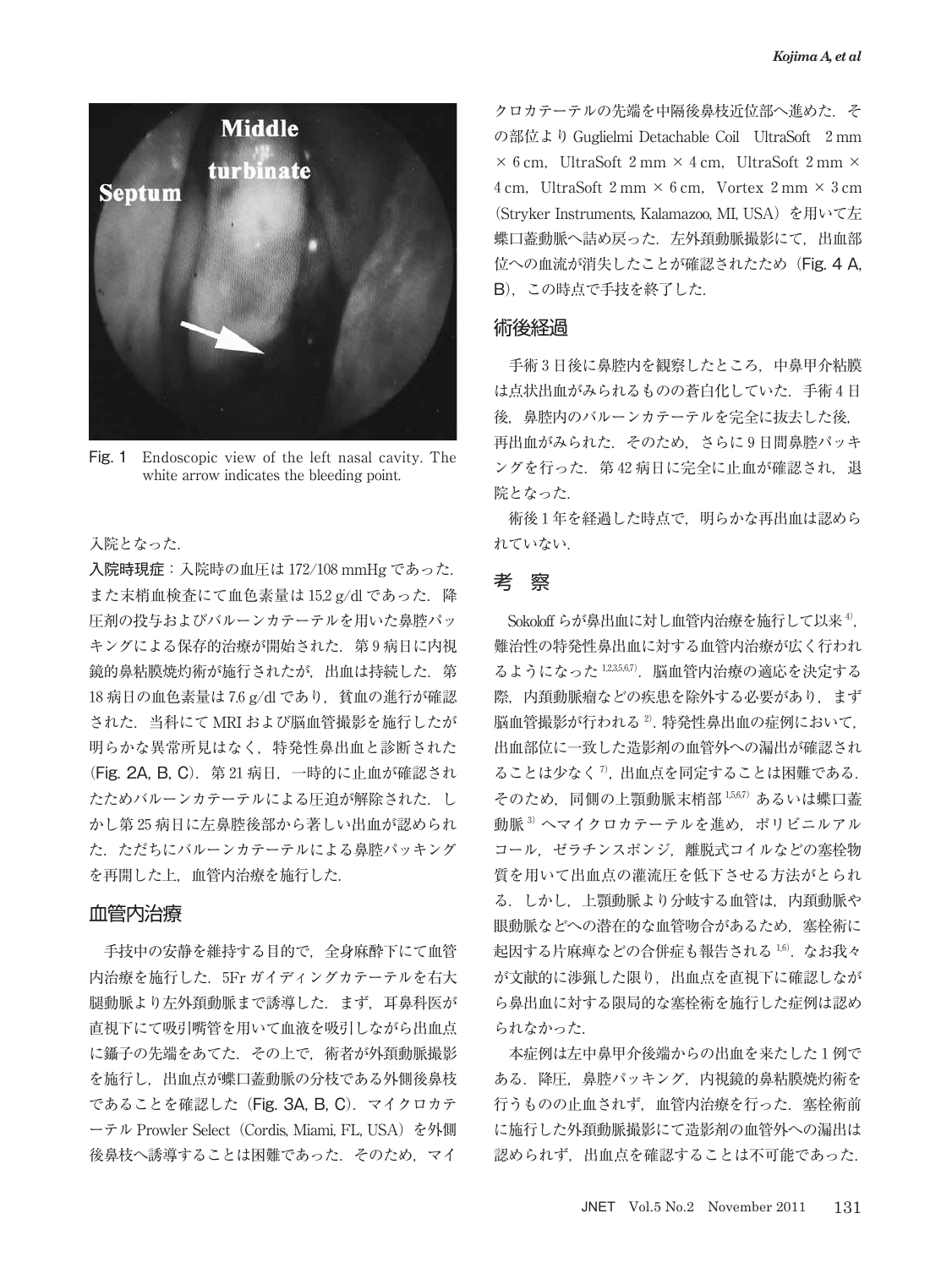

Fig. 2 Preoperative left external carotid angiograms  $(A : A-P$  view, B: Lateral view, C: Magnified lateral view). Abnormal findings, including contrast extravasation and vascular anomaly, were not observed.



Fig. 3 Left external carotid angiogram (A:A-P view, B:Lateral view, C:Magnified lateral view). The tip of the forceps accurately indicated the bleeding point on the posterolateral branch of the left sphenopalatine artery. The thick line indicates the site where the detachable coils were placed.



Fig. 4 Post**-**procedural left external carotid angiograms (A:A-P view, B: Lateral view). Blood flow was not detected at the bleeding site on the posterolateral branch of the left sphenopalatine artery.